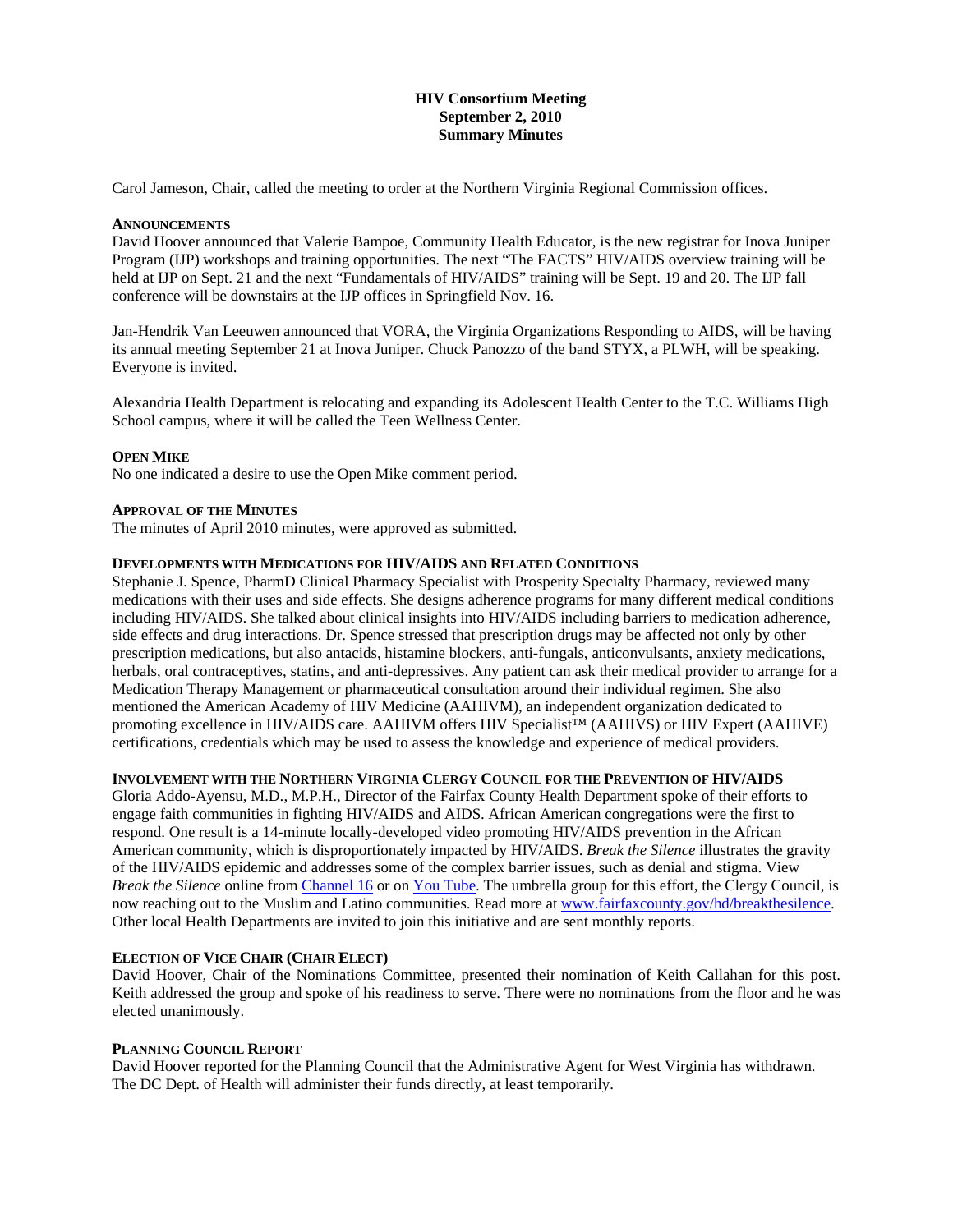HIV Consortium Minutes September 2, 2010

The federal Health Resources and Services Administration (HRSA) has issued the Part A guidance, instructions for applying for the FY 2012-13 EMA grant from HRSA. Grantee and Administrative Agent staff will put together the application that is due in mid-October. HRSA has also issued Part B guidance to the states. The RFA for FY 2011- 12 has been released for the metro area.

Part A Allocations including all Virginia's requests were formally approved at the August meeting of the Planning Council.

Anthony Harbour, Planning Council member, has moved out of state and left his position at Food and Friends.

# **COMMITTEE UPDATES**

# *Mental Health and Substance Abuse*

Renee Pryor-Johnson, Co-Chair, reported that the committee will no longer meet on the 3<sup>rd</sup> Tuesday of each month. Instead, they will now meet on the  $3<sup>rd</sup>$  Friday, still at 11:00 a.m. at Inova.

# *Public Affairs*

David Hoover and Bob Atkins encouraged people to be sure they are registered to vote, but to also attend candidate forums and ask questions about HIV/AIDS care and issues.

#### **VDH UPDATES**

- Pamela D. Whitaker, HIV Services Coordinator and Part B contract Manager, introduced herself, as did Rachel Rees, ADAP Coordinator.
- Susan Carr has left the contracting section and returned to prevention programs within the Virginia Department of Health.
- VDH will be contacting Virginia Consortium administrators individually to finalize Part B awards for the current year.
- Rachel Rees, ADAP program representative, announced that centralized eligibility for ADAP will be starting in Fairfax County in October. ADAP enrollment and costs (\$250,000 per week) are rising steadily and the staff is consulting stakeholders about possible cost containment policies. There will soon be a new website to show trends and possible actions. In response to a question on health care reform, she encouraged all those eligible for Medicare Part D to apply for ADAP which can fund their "donut hole" costs.

# **NVRC ADMINISTRATIVE AGENT UPDATES**

- Amelia Khalil was introduced as NVRC's new Senior Contract Officer/Quality Manager. Amelia has participated in Virginia's Cross-Part Collaborative on HIV Quality Management with several Northern Virginia Ryan White vendors.
- The Virginia Department of Health and NVRC's joint application for a SPNS capacity building grant for \$100,000 to develop a Standard Electronic Client Information Data System throughout Suburban Virginia was approved by HRSA. It will expedite and simplify the transition to CAREWare by NVRC and its HIV services contractors.
- A small contingent of metro Washington Ryan White administrators, including staff from NVRC, met at the All-Grantees Meeting with the new federal Part A Project Officer from HRSA. He is Benji Hair who is also the Part B Project Officer for Virginia.
- Shelley Taylor-Donahue, HIV Services Planner with the Virginia Department of Health, asked for two representatives from Suburban Virginia to participate in a brain-storming conference call the week of Sept. 20. They will be suggesting possible collaboration/linkage activities in Virginia between community-based organizations (CBOs) and clinical sites funded by the different parts of the Ryan White grant program. Phillip Bailey, David Hoover, and Paulette Johnson (KI Services) will participate.
- The formal Suburban Virginia RFA for 2011-2010 Ryan White Part A and MAI will be available from the Commission's office or on the Commission's website by the close of business Friday, Sept. 3. Interested parties are invited to visit [www.novaregion.org.](http://www.novaregion.org/) A pre-application conference will be held at NVRC on Wednesday, September 15, 10:30 AM – 12:30 PM.